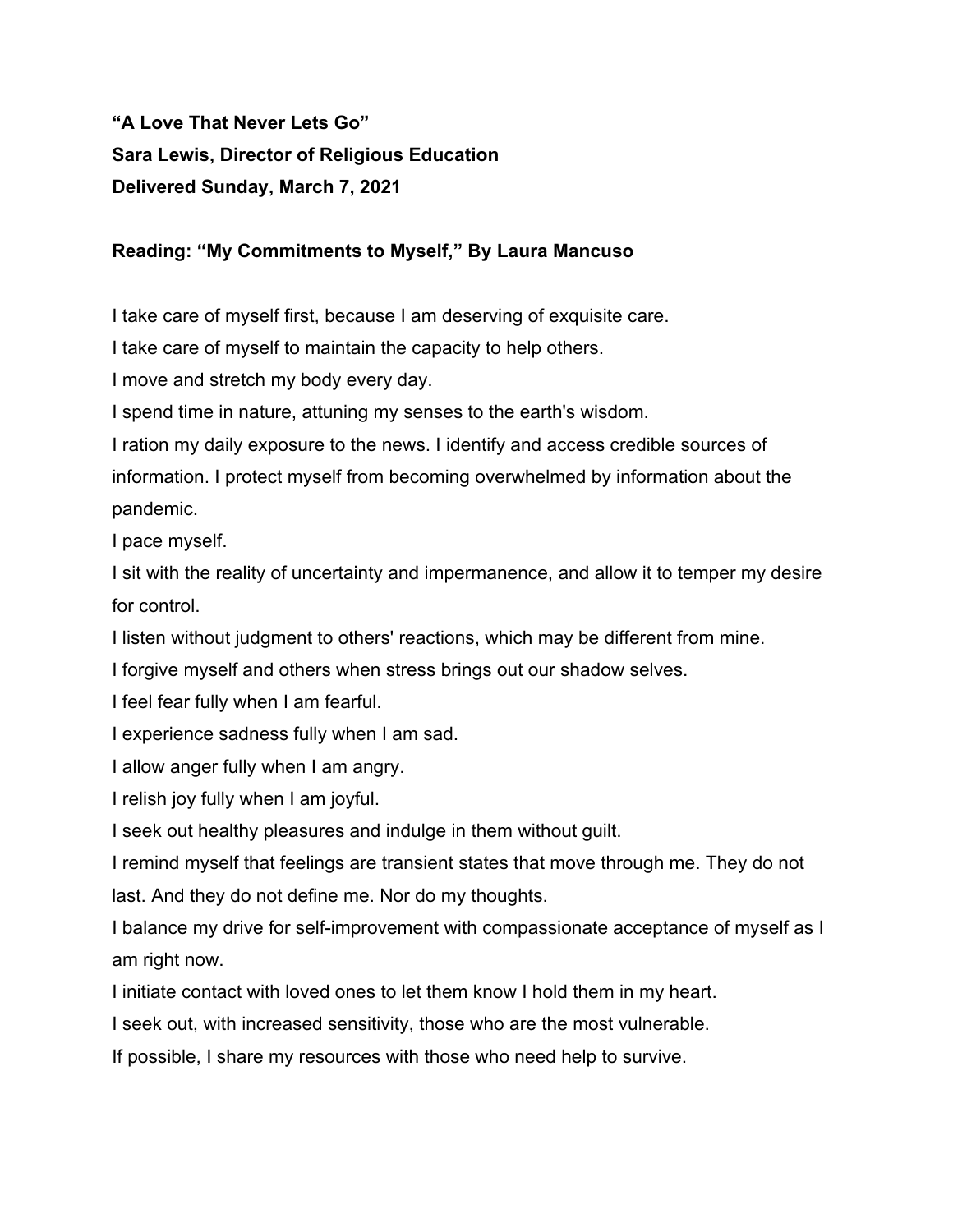When possible, I move away from people, situations, and experiences that do not serve my highest good.

I strengthen my connection to my sources of spiritual strength so that I continue to be replenished.

I acknowledge the nearness of death as a key motivator for living a full life.

I pray for the suffering of all beings to cease.

I grieve my losses and celebrate my successes.

I remain open to new ways of being, surprising sources of joy, and unanticipated discoveries every day.

# **Sermon/Homily: A Love That Never Lets Go**

1. Personal intro

I've been a Unitarian Universalist for almost 30 years, having found this tradition in my teens, and over those years I've occasionally stumbled on the long name. It is a long and awkward name for a faith tradition, isn't it? And so we shorten it, saying we are "UU", which doesn't mean much to the uninitiated, or saying we are "Unitarians". It's tempting to drop the Universalist part, but today I want to lift up that side of our heritage and remind you of some of the reasons we should be happy to call ourself Universalist.

Here's a bit of history:

# 2. George de Benneville

George de Benneville, doctor, author, preacher, arrived in America in 1741, bringing with him his Universalist faith. De Benneville had converted to Universalism following a profound experience of love that brought him out of a depression of many months. In his own words, reflecting the gender understandings of his time, he suddenly knew "He loved me before I was born. Oh, what grace! He loved me in my fallen estate when I was wholly lost. Oh, what mercy! He even loved me when I was altogether unworthy, and freely too. Oh, what love... Hallelujah! Amen."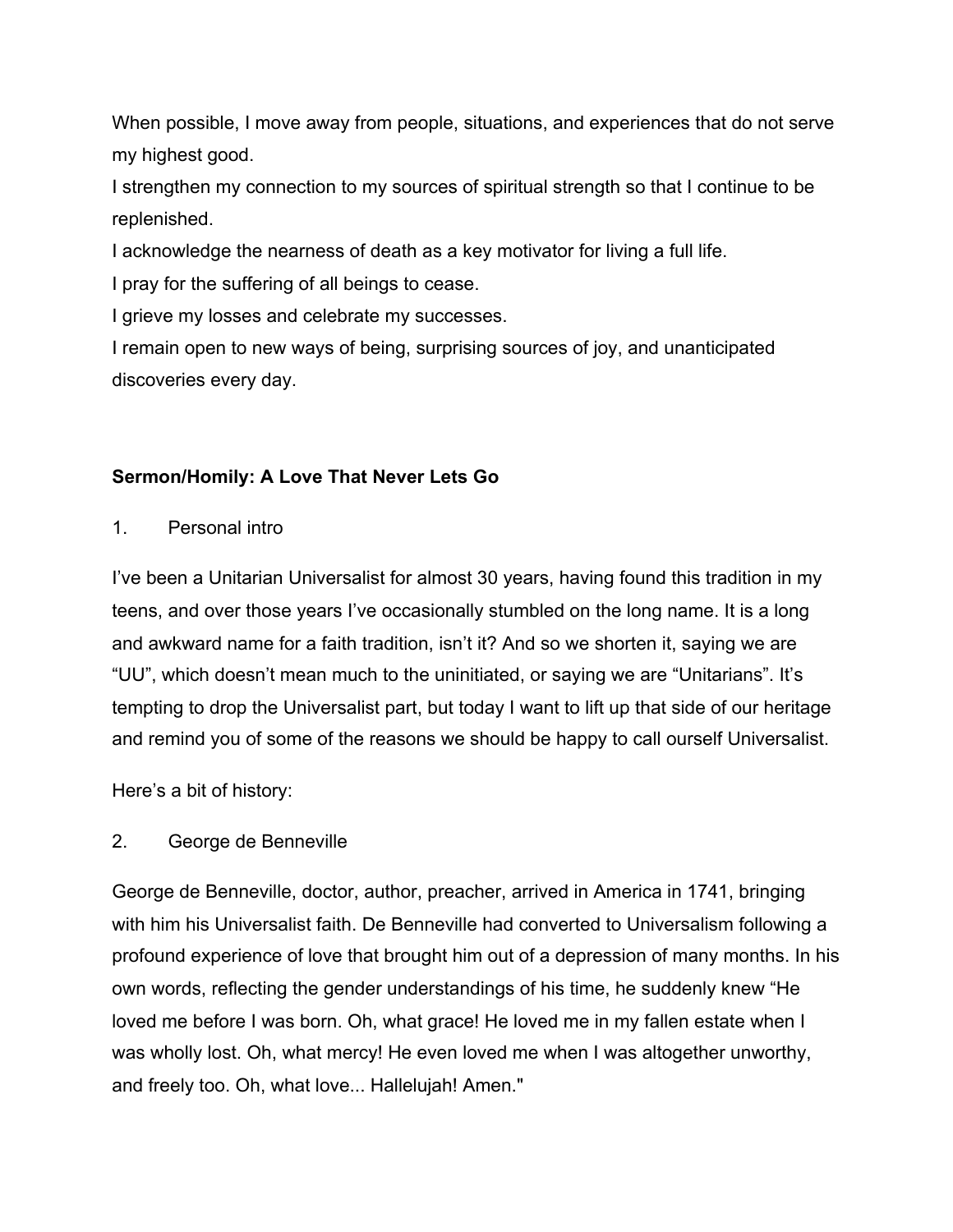For the rest of his 90 years of life, de Benneville worked to spread that love to others. Besides working as a medical doctor, he established a ministry to the Native Americans and served as a school master as well. He preached and had theological works translated and printed for distribution. He wasn't seeking to start a new church or denomination, for he said: no church is pure in all things, so none can be found that does not contain some truth. Glorious truths are found in every church and religion under the sun. And this glorious chain of truths which we believe will someday unite all of them into one form of love."

We modern Universalists owe a great deal to the groundwork for Universalism that de Benneville established in America.

## 3. John Murray

At the same time that de Benneville was arriving in America, John Murray was being born in England. He was a Calvinist preacher until he learned that a woman of his flock had become a follower of the Universalist James Relly. Seeking to bring her back into the flock, Murray went to visit and try to convince her of the error of her ways. In the end, she did more to convince him of Universalism than he did to convince her, and John Murray became a Universalist soon after.

Shortly after his conversion, his young wife and child became ill, and he fell into debt. Following the deaths of his family and his own time in debtor's prison, he was depressed and lost his faith, deciding to go to America to lose himself in the wilderness.

However, upon his arrival in America John Murray encountered a farmer named Thomas Potter, who had built a chapel on his farm and convinced Murray to preach a message of Universalism there. Murray found his faith in love and goodness renewed, and went on to found a Universalist church and to remarry and have a happy life.

## 4. Hosea Ballou

One of the next generation to preach this radical good news was Hosea Ballou, who was featured in today's story, an itinerant preacher, a self-educated man from rural New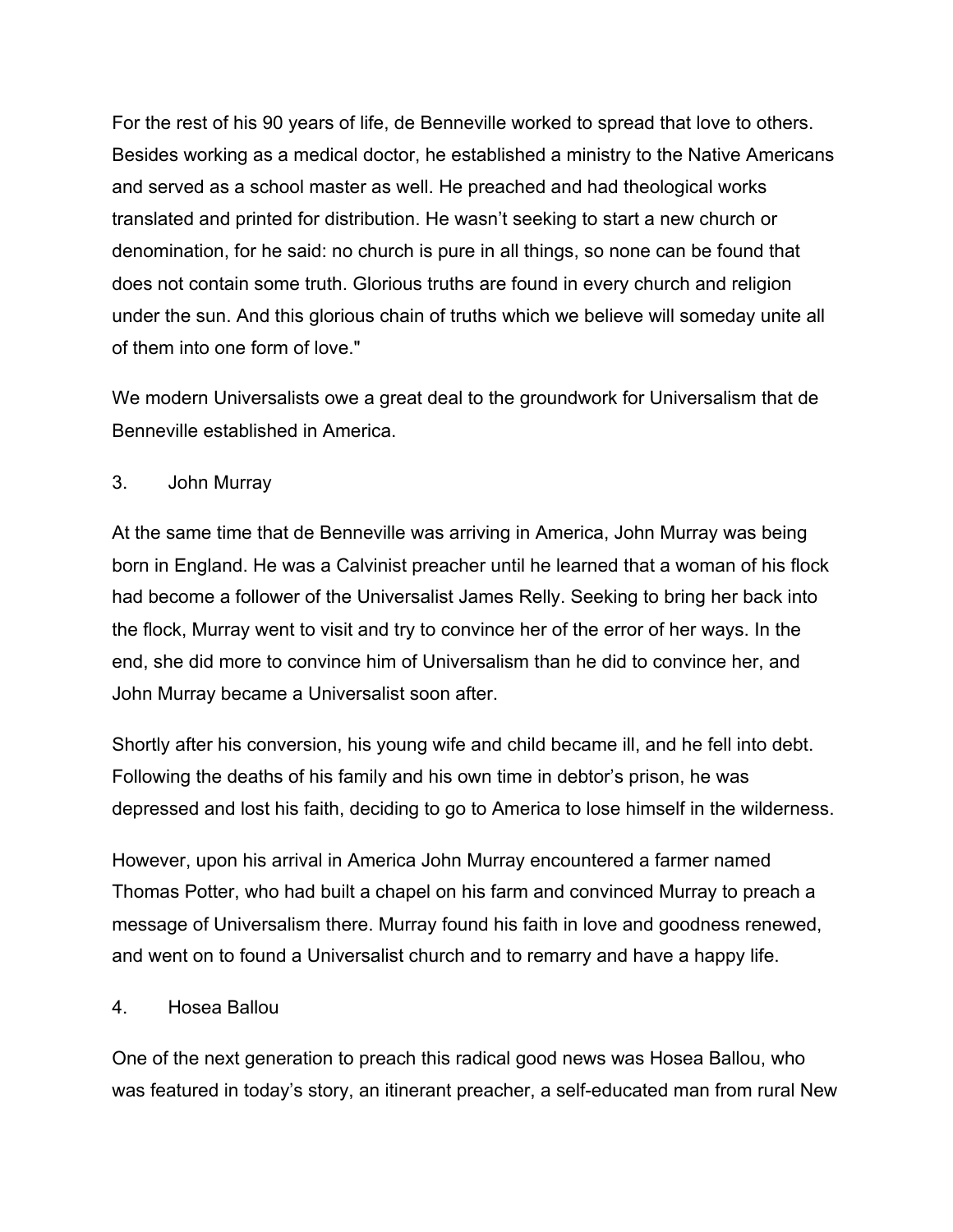Hampshire who preached primarily to the working classes. He was spurned by the educated elites of Boston, but was a highly successful preacher, and Universalism reached its heyday during his ministry.

Ballou thought of theology as the science of human experience, and was more interested in lived realities than in abstract concerns. And it was through his study of scripture and the logic of lived experience that Ballou came to the conclusion that not only did God love and would eventually save all of humanity but that that love extended into this lifetime as well. He believed that God wanted humans to be happy.

 In Ballou's own words: "... if the Almighty, as we believe him to be, did not possess power sufficient to make all his creatures happy, it was not an act of goodness in him to create them... . If it be granted that God has both power and will to save all men, it is granting all I want for a foundation of my faith."

While we modern Universalists may or may not believe in an all-powerful, or even semi-powerful, God, I think we can appreciate Ballou's viewpoint here. Maybe we weren't created by a design that included that we be loved and happy, but our being is a legitimate miracle of creation and evolution, and we have miraculous capacity for both love and happiness.

#### 5. Joseph Jordan

The first African American to be ordained as a Universalist minister was named Joseph Jordan. Born a free man in Virginia during the time of slavery, Jordan learned to read and write and became a successful business owner, landlord, and Baptist minister. From his perspective as an African American, he preached of the punishments that God would surely afflict white oppressors with. Then one day someone gave him a book on Universalism, and he found himself drawn to this message of universal worth and respect and love for all, even the oppressor.

Jordan traveled to Philadelphia to study with Universalists there, and was ordained by the Universalist Ordaining Council in 1889. The Universalists supported him in starting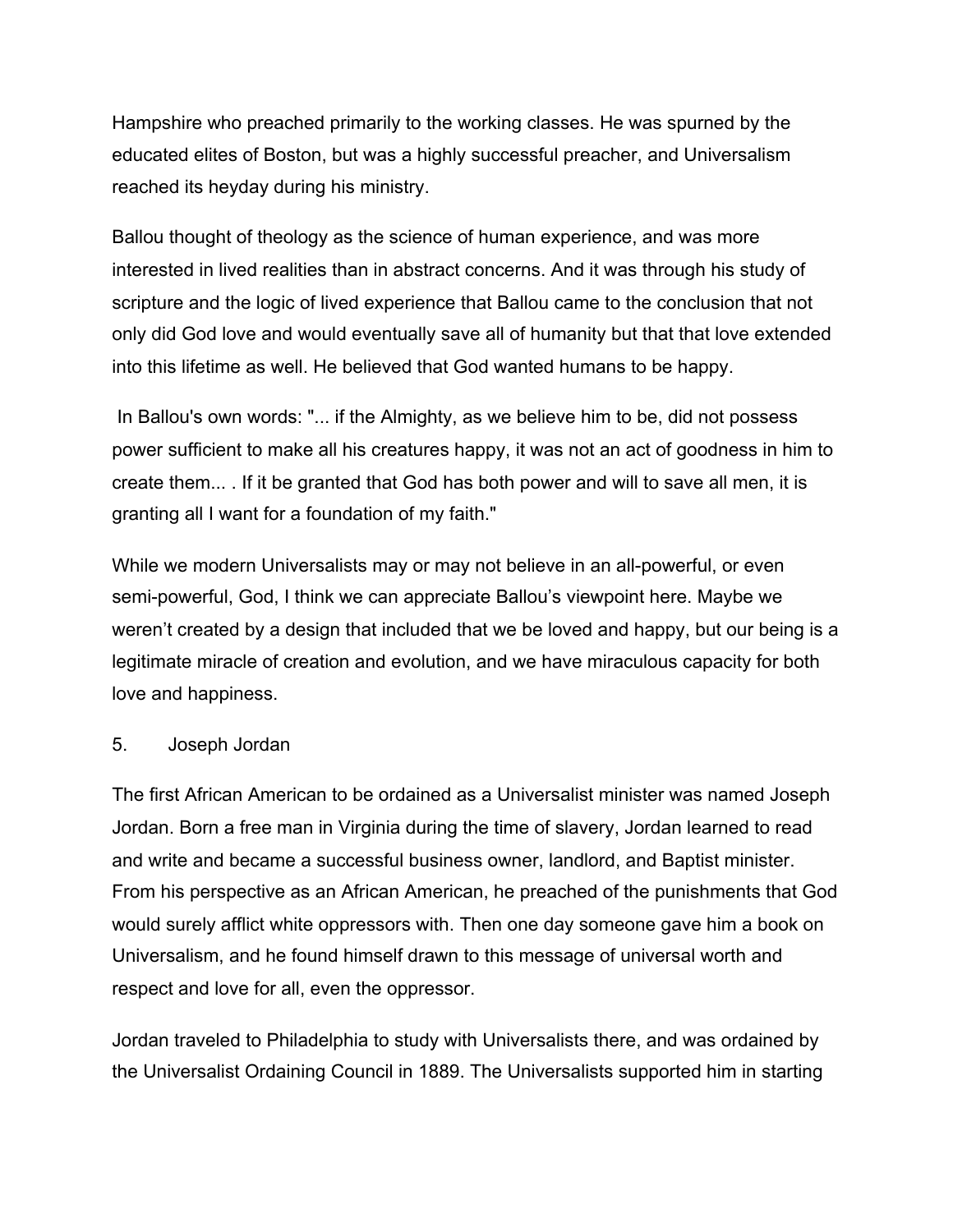two churches and a school in Virginia, and thousands of African American students received an education because of his family's efforts.

## 6. Olympia Brown

Olympia Brown was born to a Universalist family that valued education, including for women, but she had to stubbornly fight the sexist establishment in order to be admitted first to St Lawrence University and then into the ranks of ordained clergy. She became the first woman to be ordained by a denominational body in America, in 1863.

Brown served as parish minister, but also traveled and spoke on the subject of women's suffrage. The work of women's rights would be her calling for over 30 years, ever motivated by her faith. In her own words:

"Stand by this faith. Work for it and sacrifice for it. There is nothing in all the world so important as to be loyal to this faith which has placed before us the loftiest ideals, which has comforted us in sorrow, strengthened us for noble duty and made the world beautiful. Do not demand immediate results but rejoice that we are worthy to be entrusted with this great message, that you are strong enough to work for a great true principle without counting the cost. Go on finding ever new applications of these truths and new enjoyments in their contemplation, always trusting in the one God which ever lives and loves."

## 7. Universalism

These five stories are just some of the best known stories of Universalism, but countless others have found hope and strength in this faith that tells the good news of love. All are loved, and all are worthy, and all will be saved, whatever that looks like. There is no hell except what we make in this life now, when we become separated from love because of human actions. In these stories of Universalists, many of whom faced tragedy, loss, oppression, and other struggles, I see the truth that there is always a love there, even in the face of difficulty. Love doesn't just come to us when we are happy and successful, but like sunshine, is a reality for all.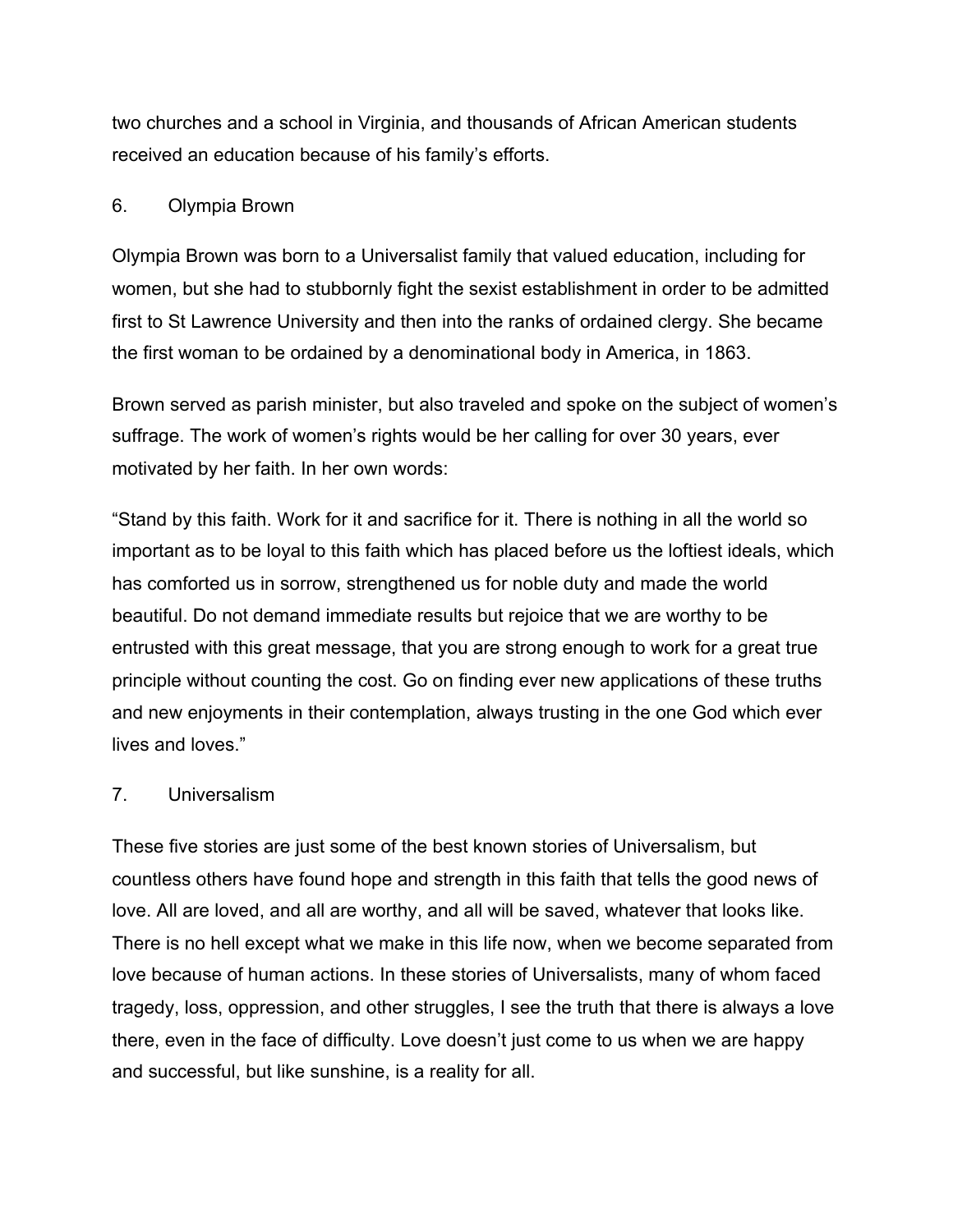#### 8. Know Yourself to be Loved

It's a powerful thing, to truly know and accept that you are loved. You are worthy now, there is nothing you need to do, nothing you need to prove, and nothing you need to earn. You are loved.

This message has always called to me, and is a large part of why I am still a Unitarian Universalist, but I also know that it can be hard to accept. Our society of competition, grades, and capitalist productivity conditions us to strive toward achievement and find fault with ourselves, not feel ourselves to be the recipients of unearned grace and abiding love.

And yet, how would your life change if you could hold that truth in your heart? Would you be gentler and kinder to yourself? Would you take better care of yourself, knowing you are a miracle of great worth? How would you live if you placed love at the center of your life?

#### 9. Know that Others deserve love too

But it's not just you who is loved so completely. Everyone else is too. This one might be even harder to accept. Everyone? Even the annoying? The unfair? Even those who have done awful things? Yes, actually – everyone. No matter what anyone has done, they are still held in that love. This doesn't mean we have to accept all behavior, or that there shouldn't be consequences for causing harm. But it does mean that no one can be simply thrown away. As death row lawyer and activist Bryan Stephenson says, no one's worth is defined by the worst thing they've ever done.

How would we treat one another if we remembered this? That everyone is worthy, that no one is outside that circle of love?

#### 10.The call to happiness

Hosea Ballou believed and wrote that the purpose of life is to be happy, and that happiness as a state of being would naturally move people to compassion. In other words, we could not be truly happy unless we were acting in accordance with love. This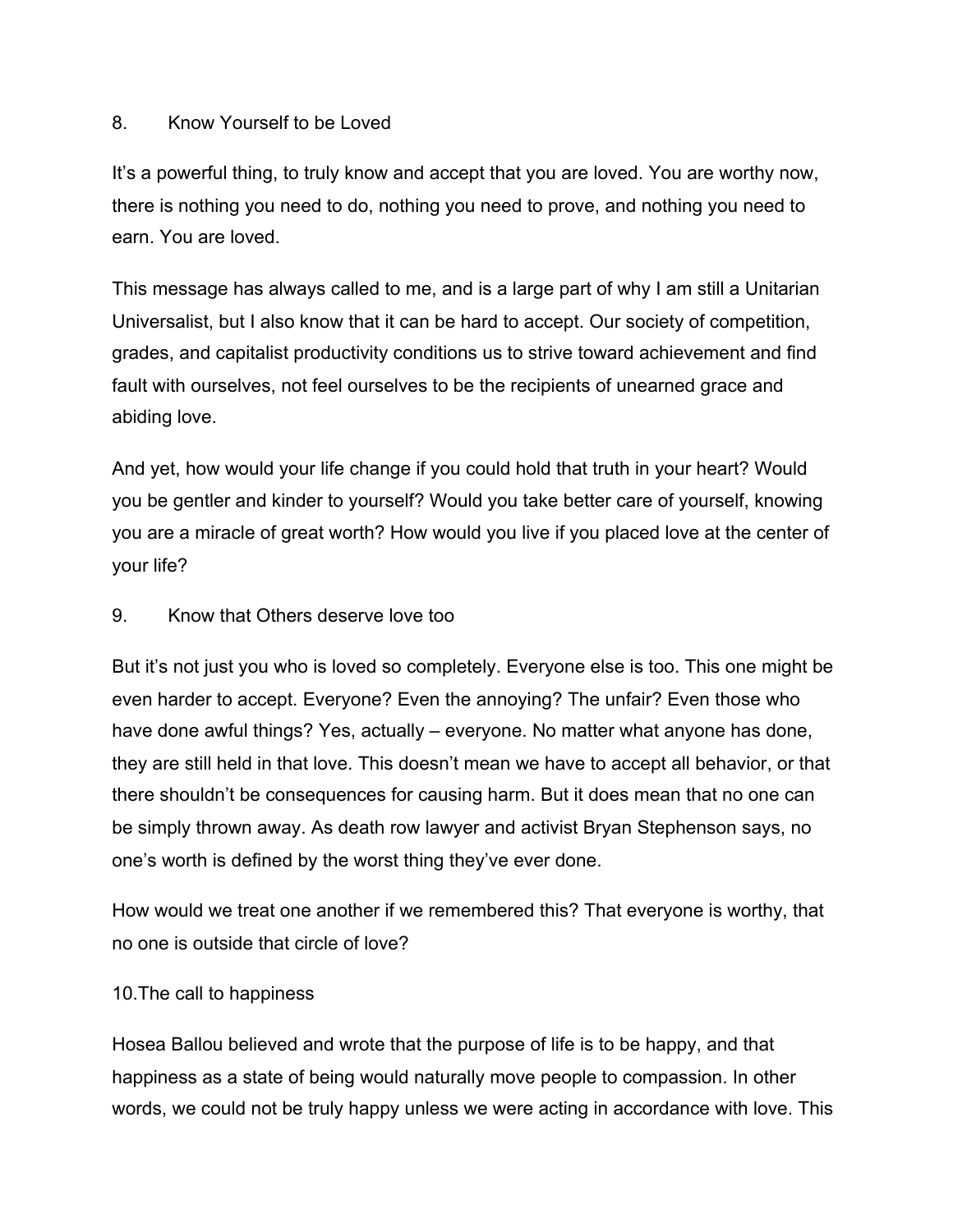understanding of happiness is not a selfish state of being, but instead posits that, being loved unconditionally, we are moved to therefor love in turn.

We are called to happiness. We are loved, and we are meant to be happy. Accepting this as true might mean a radical new commitment to yourself and your happiness. If you are like me, you may go back and forth between accepting this to be true and then hearing those negative self-talk voices that say No, you can't be happy, you havent' worked hard enough or you haven't accomplished enough. As much as you can, stop listening to those voices. I am loved, you are loved, we are all loved, and we don't have to do or accomplish anything to earn that.

By all means, you don't have to stop doing or accomplishing. Feel free to keep on working, doing what you need to do, and doing what you want to do. Just know that you don't have to do those things in order to be loved or happy. Being loved is about your being, not your doing.

#### 11.The call to justice

And then the flip side of the call to happiness is the call to justice. UU Minister Rev. Nancy McDonald Ladd wrote:

> If God's name is love, then God compels us to resist the fall to sinful violence by pushing back with muscular resolve against the social structures that confine our capacity to care. A universalist God for a tragic era is not a gauzy, hymn-singing force of personal devotion that draws us endlessly toward itself, but a fierce and compelling power that grips us by the collar amid our rebellious descent and calls us to choose the will to mutuality all over again, even when that choice is so risky that it could utterly remake us.

This image, of being gripped by the collar, may be difficult to reconcile with the all-loving God, but love takes many forms. We can be, and are, loved in our imperfections and failures AND called to continue improving and answering the call of love to side with justice. None of our five historical Universalists just curled up with the satisfying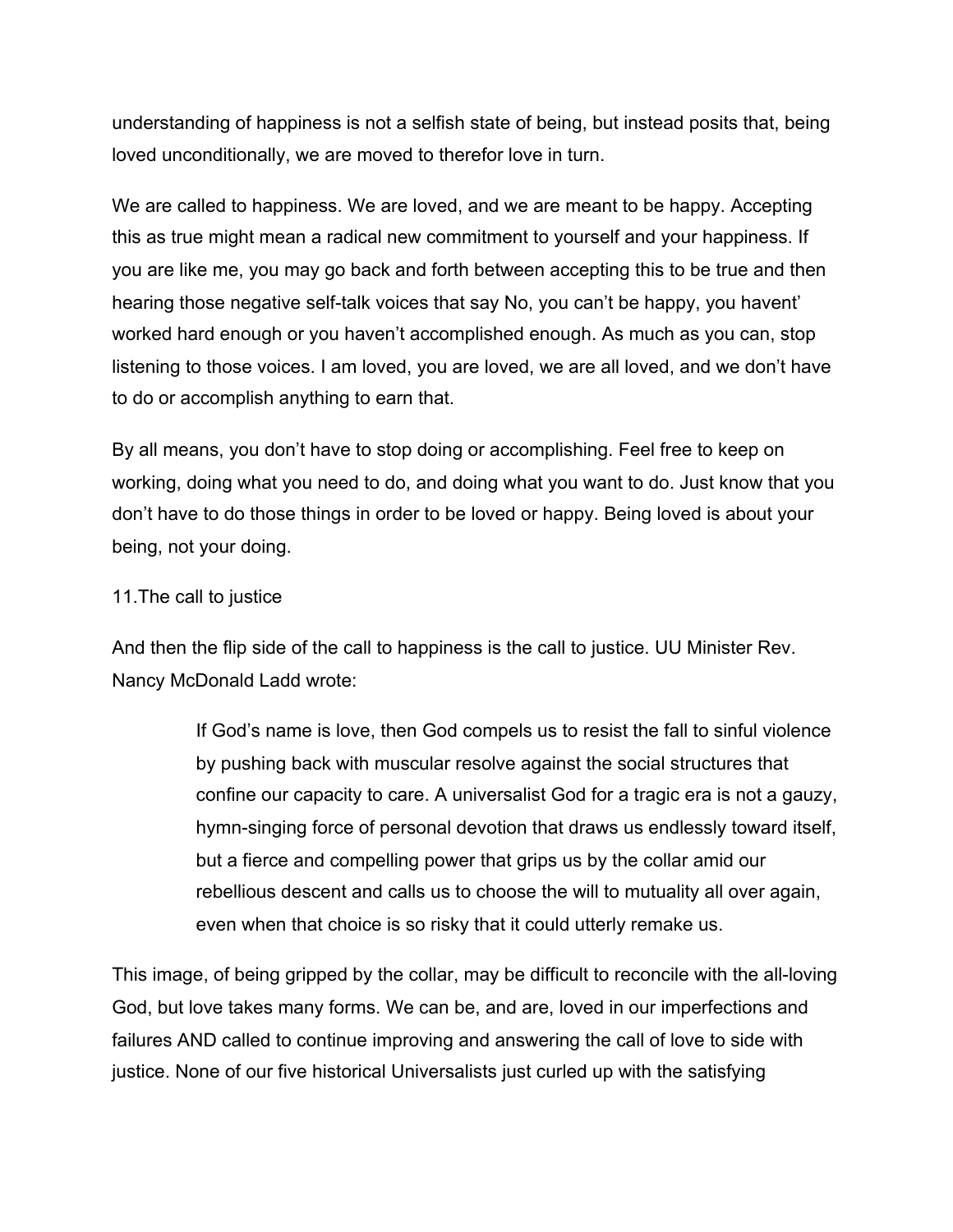knowledge that they were loved and therefor saved … no, they worked to bring about more love and justice in this world, each in their various ways.

What is love calling us to do for justice now? Who and what in this world needs more love? Where is the world hurting? There is no lack of work to be done, from what I can see.

So here is the conundrum. You are loved as you are, fiercely so. And you are called to love others, fiercely so. And between those two truths lies the need for discernment.

We each need to discern our capacity for the work of love, and where our particular hearts, heads, and hands can do the most good. It is no good to help the world by hurting yourself, for you are part of the interconnected world as well. We cannot heal one part of the web by harming another.

At the same time, it does no good to pull inward and simply try to shore up self … we are all interdependent and ultimately your salvation and wellness is tied up in everyone else's salvation and wellness. Isolationism and individualism won't work in our deeply interwoven lives.

And so discernment is called for. How can you be whole and well? What do you need for your own sacred well-being? And what are you called to do for the world? You won't be able to fix it all, so you'll have to know when you've landed at enough. We each just have to do Enough, and my enough will be different from your enough – everyone's Enough is different.

How do we do this discernment? By listening with the ear of love, I believe. What is Love telling you right now? How would Love ask you to treat yourself? How to care for yourself? How would love have you treat others? This is big love, remember, Love with a capital letter L.

I believe that if we listened with the ears of Love and felt with the heart of Love our discernment would come to us. We would know when it is time to Be and when it is time